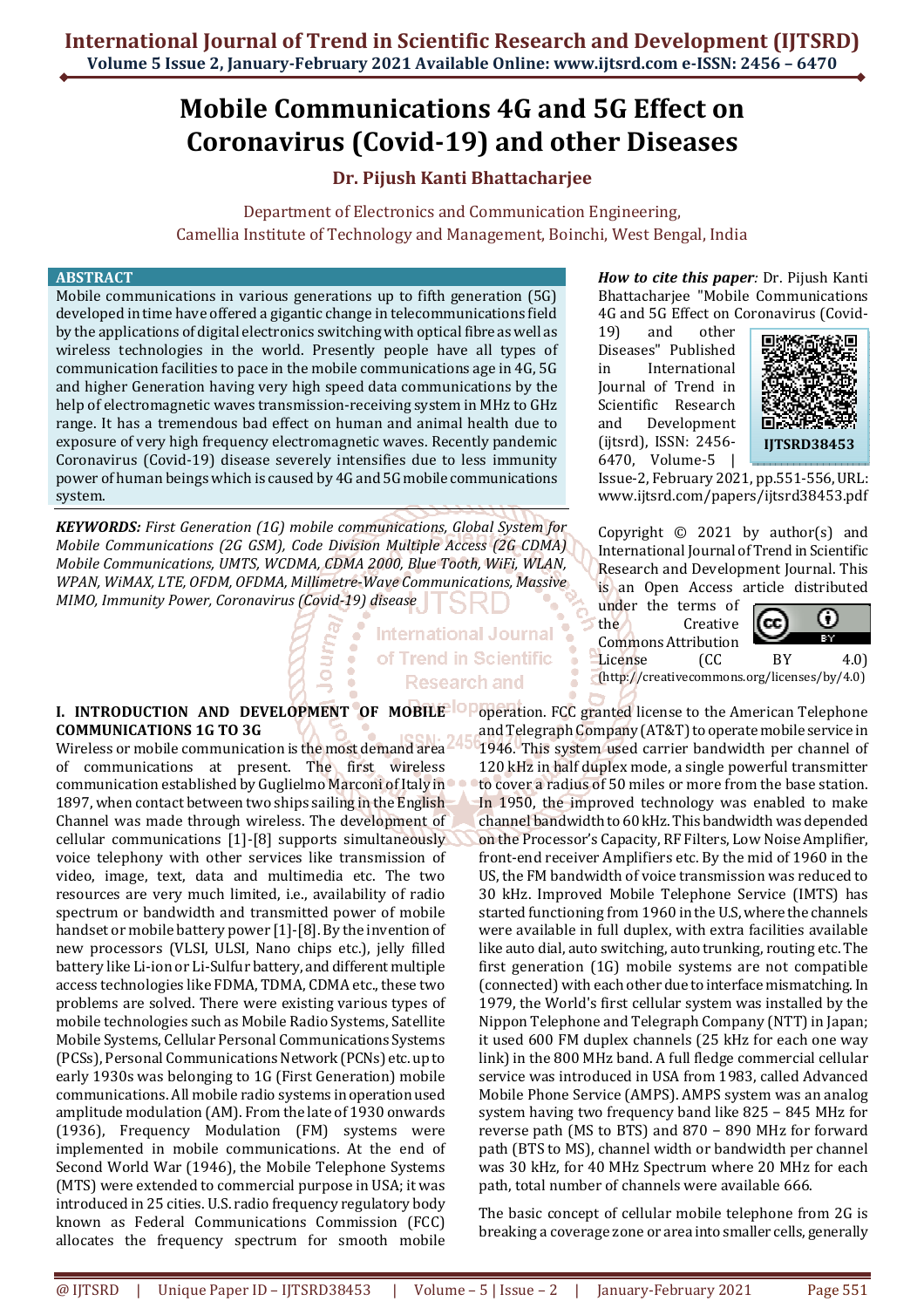hexagonal region, each of which reuses portions of the spectrum to increase the same frequency spectrum usage. If frequency channels are only reused after *N* cells, we identify the frequency reuse factor as  $1/N$ , then  $N = i^2 + ij + j^2$ , where *i* and *j* are non negative real integers. So, there is a sufficient distance between the same frequency channels, i.e., at least seven cell difference (for  $i = 1$  and  $j = 2$ , *N* becomes 7) to prevent co-channel interference in GSM system. In the late 1991, the first US Digital Cellular system (USDC) was standardized by Electronic Industry Association as Interim Standard (IS)-54 and later IS-136. It supported three digital channels in the same 30 kHz bandwidth, i.e., the capacity of USDC was three times that of AMPS.

Modern digital electronics switches [1]-[8] like T-S (Time-Space), T-S-T, T-S-S-T etc. provide huge number of connections from one telephone switching system (exchange), and transmission networks like optical fiber, microwave, satellite, co-axial cable network etc. integrate large number of channels through one media with very high speed communication links. Very small aperture terminal (VSAT) using satellite channels are ensuring fast communication to remote places without any wire connections.

From 1980 onwards, a second generation (2G) cellular system is started. It is Global System for Mobile Communication (GSM) [1]-[8] as an International Standard by International Telecommunication Union (ITU), and Code division multiple access (CDMA) system [1]-[8] based on Walsh coding CDMA technique is developed by Qualcomm. Inc and is standardized by the Telecomm Industry Association (TIA) as IS-95. In second generation (2G) cellular system, the channel capacity is increased by using different. multiplexing techniques like Frequency Division Multiple Access (FDMA), Time Division Multiple Access (TDMA) and Code Division Multiple Access (CDMA). The forward channel (BTS to MS) and the reverse channel (MS to BTS) are having different frequencies to prevent from any interference by Frequency Division Duplexing (FDD) method for simultaneous transmitting and receiving signals between mobile phone (MS) and mobile exchange. 2G Mobile System comprises with Mobile Subscriber (MS), Base Transceiver Station (BTS), Base Switching Center (BSC), Main Switching Center (MSC) with various registers like Home Location Register (HLR), Visitor Location Register (VLR), Equipment Identity Register (EIR), Authentication Center (AUC), Operation and Maintenance Center (OMC), Billing or Charging Center and Service Center (for SMS and email). Generally the reverse channel frequency is exactly 45 MHz lower than that of the forward channel to safeguard the communication from interference, noise etc. and at the same time it will minimize the power (battery) consumption of the mobile phone (MS).

2.5G mobile network is developed under General Packet Radio Service (GPRS) and Enhanced Data Rates for GSM Evolution (EDGE) [9]. In these 2.5G networks, separate arrangement is made for data communications. GPRS is introduced into the existing GSM architecture; new types of networks, named GPRS Support Nodes (GSNs) are created. Two types of GSNs are functioning like Serving GPRS Support Node (SGSN) and Gateway GPRS Support Node (GGSN). GSNs

are responsible for the delivery and the routing of data packets between the mobile stations and the external Packet Data Networks (PDNs).

2G, 2.5G and 3G mobile networks operate in the frequency bands of 800 MHz, 900 MHz, 1800 MHz, 1900 MHz and 2100 MHz.

Then 3G mobile communications are started with Wi-Fi for Wireless Local Area Network (WLAN) and Wide Area Network (WAN) [10]-[12], CDMA 2000 for CDMA and WCDMA for GSM technology [10]-[12], i.e., 3-G mobile network are starting function in full order in the field of mobile communications in the world from 2000. Now Bluetooth technology (with modem) operating in the 2.4 GHz Industrial Scientific and Medical (ISM) radio Band, i.e., 2400 MHz to 2483.5 MHz is adopted for limited area (say 100  $\sim$ 200 meters) wireless network like Wireless Local Area Network (WLAN) or Wireless Personal Area Network (WPAN). For effecting packet data services off the Radio Access Network (RAN) in Universal Mobile Telecommunications System (UMTS) in USA under 3GPP's (3rd Generation Partnership Project) release 99 and releases 4 to 7, and overlooking the MSC is the first step for separating the circuit based world of the PSTNs and the packet based world of the PDNs and the Internet. The European counterpart of UMTS is Wideband Code Division Multiple Access (WCDMA), generally commercialized as 3GSM. The WCDMA scheme has been ventured as a joint effort between ETSI (European Telecommunications Standards Institute) and ARIB (Association of Radio Industries and Business) during the second half of 1997, whereas in March 1998, the TIA (Telecommunications Industry Association) TR45.5 committee adores an innovation for 3G mobile system, compatible with IS-95, which has given name as CDMA 2000. In 2000, TIA standardizes IS-856 network. It is known as CDMA 2000 1x EV-DO (Evolution Data Optimized). CDMA 2000 1x is having chip rate 1.2288 Mcps, while WCDMA chip rate is 3.84 Mcps, but CDMA 2000 3x chip rate is 3.6864 Mcps. Thereafter, UMTS is upgraded by High Speed Downlink/Uplink Packet Access (HSDPA or HSUPA) which offers data speed to  $1 \sim 2$ Mbps in 2006. It can safely take part in Internet or Intranet data handling. 3G mobile network has same pattern as CDMA-One (2G) by MS, BTS, BSC, MSC, HLR, VLR, AUC, Billing Center and IWF (Inter-Working Function). In case of data transfer, PDSN (Packet Data Serving Node) in data communication network handles, and the billing and authentication function are done by AAA (Authentication, Authorization and Accounting) server associated with PDSN.

# **II. 4G AND 5G MOBILE COMMUNICATIONS WITH FEATURES**

Although some Internet Service Providers (ISPs) in the world have started 4G mobile service, they have not achieved up to the expected standard (upto  $50 \sim 60$  Mbps data speed). Different research organizations in the world like ITU (Radio Unit), WWRF (Wireless World Research Forum), IEEE (Project 802), 3GPP, ETSI motivate to design the 4G mobile communications network. This 4G mobile network is aiming to provide high data rate, better quality of service (QoS) and seamless global roaming due to the demand of speedy data network and Internet technology.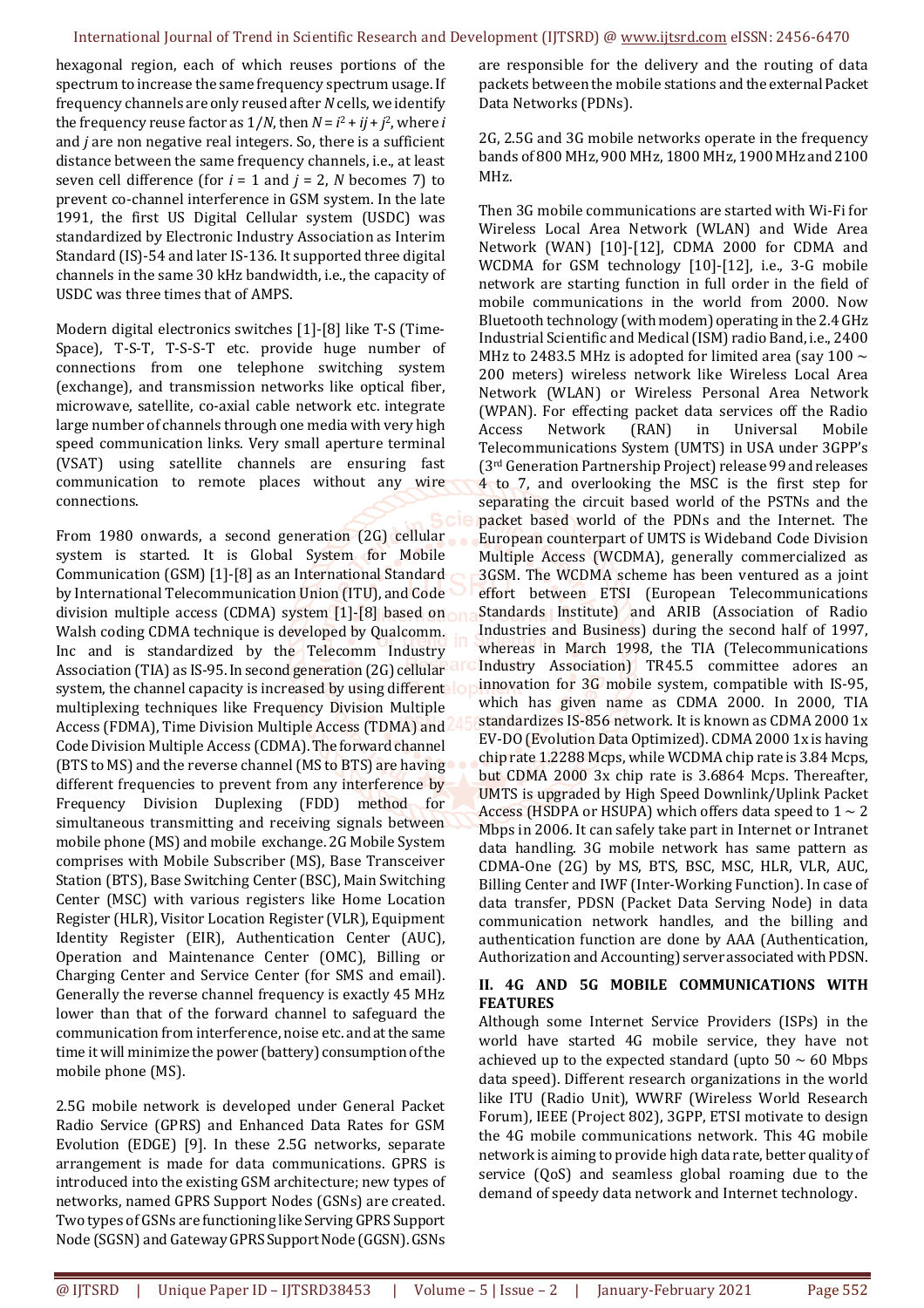#### International Journal of Trend in Scientific Research and Development (IJTSRD) @ www.ijtsrd.com eISSN: 2456-6470

The 4G mobile network [13]-[18] is identified by the integration and the convergence of a multitude of cellular and wireless networking technologies which include 2G and 3G cellular networks with Internet, Public Switched Telephone Network (PSTN), Public Data Network (PDN), Integrated Services Digital Network (ISDN), Wireless Personal Area Network (WPAN), Wireless Local Area Network (WLAN), Wireless Corporate Area Network (WCAN), Wireless Home Area Network (WHAN), Wireless Fidelity (WiFi), Worldwide Interoperability of Microwave Access (WiMAX), Long Term Evolution (LTE), Mobile Ad-hoc Network (MANET), Vehicular Ad-hoc Network (VANET), and all types of mobile ad-hoc networks in the frequency spectrum of 900 MHz, 1800 MHz, 2100 MHz, 2300 MHz and 2500 MHz. 4G mobile communications is based solely on packet switching. All sub networks are connected to the main network through access controllers or gateways. The choice of sub networks depends on the service provider and demand. These heterogeneous wireless technologies in 4G are seamlessly interconnected by the Internet Protocol (IP) such as IPv4 or IPv6 backbone network. WiMAX standardised in 2008 offering data rate up to 40 Mbps, and LTE standardised in 2010 extending data speed up to 100 Mbps using Orthogonal Frequency Division Multiplexing (OFDM) or Orthogonal Frequency Division Multiple Access (OFDMA) technique with Multiple Input Multiple Output (MIMO) antenna are highly solicited for 4G mobile communications. OFDM consists of 256 subcarriers whereas OFDMA contains either 2,048 or 4,096 subcarriers. MIMO is the latest antenna technology that can carry several times more data traffic. LTE system designed as per 3rd Generation Partnership Project (3GPP) releases 8 and 9. 3GPP's releases 10 to 13 develop advanced LTE.

LTE consists of Evolved UTRAN (E-UTRAN) and Evolved Packet Core (EPC). An E-UTRAN has one or more e-NodeBs, called evolved base stations, which are responsible for radio transmission and reception with mobile users (MS/sub network). Latency is measured of how much time it takes for a packet of data to travel from one designated point (sender) to another (receiver), latency in 3G and 4G mobile communications is less. Latency depends upon the protocols used like Transmission Control Protocol (TCP), the Radio Resource Controller (RRC) which is used in UMTS and LTE on the air interface. RRC is a layer that exists between UE and eNB and exists at the IP level. The data rates and latency for an active mobile connection are shown in Table-1.

#### **TABLE I. DATA RATES AND LATENCY 2G, 3G AND 4G MOBILE COMMUNICATIONS**

| <b>Mobile Generation</b> | Data Rate       | Latency         |
|--------------------------|-----------------|-----------------|
| 2G                       | $10 - 200$ kbps | $300 - 1000$ ms |
| 3G                       | $0.5 - 2$ Mbps  | $100 - 500$ ms  |
| 4G                       | $1 - 50$ Mbps   | $< 100$ ms      |

The main distinguishing characteristics between 3G and 4G mobile communications are increased data rates up to 50 Mbps, enhanced multimedia services, new transmission techniques such as Orthogonal Frequency Division Multiplexing (OFDM) or OFDMA (OFD-Multiple Access) with Multiple Input Multiple Output (MIMO) antennas, advanced Internet access protocol and technology like Internet Protocol Version 6 (IPv6), greater compatibility in

interfacing with wired backbone networks and the addition of security mechanisms. 4G mobile communications also provide smooth global roaming ubiquitously at a lower cost.

This 4G mobile network [13]-[18] can provide circuit switched voice service, circuit switched data service like 2G (CDMA-One or GSM), 3G (WCDMA, CDMA 2000, UMTS), in addition to this packet switched data and multimedia service including voice service at a very high data rate. Data rate dimensioning targets for 4G is 50 to 500 bit/s/Hz/km2, i.e., 100 Mbps to 2 Gbps, presently upto 50 Mbps achieved, whereas in 3G it is around 10 bit/s/Hz/km<sup>2</sup>, i.e.,  $1 \sim 2$  Mbps using HSDPA/HSUPA technology.

In this heterogeneous networks environment, in addition to the traditional challenges such as roaming, horizontal handoffs, security, quality of service (QoS) and charging, new challenges such as vertical handoffs, i.e., a terminal device is to change network between different types of networks (2G, 3G, 4G, MANET, VANET etc.), global roaming exist, and these have to be met with appropriate solutions. Especially quality of service (QoS) is computed considering several parameters like bandwidth, delay, packet loss, jitter or Bit Error Rate (BER) and throughput etc.

5G mobile communications system [19] has a great impact on data speed in very high range like 2 Gbps to 20 Gbps. Operating frequencies of the 5G mobile system are designed as per 3GPP's releases 14 to 16 in very high ranges such as 2.5 GHz, 3.5 GHz, 4.5 GHz, 28 GHz, 39 GHz, 86 GHz etc., thus the wave length (*λ*) of these mobile signals are few millimeters to 1 mm range. Presently developments of 5G mobile system are carried on 2.5 GHz to 3.5 GHz (2020). Therefore, 5G mobile communications promise faster speed, enormous capacity, lower latency, IoT (*Internet of Things*) capability, and many more new facilities. 5G mobile communications has been driven by the need of society to provide ubiquitous connectivity for applications as diverse as automotive communications, remote control with haptic style feedback, huge video downloads, as well as the very low data rate applications like remote sensors and that is being termed the IoT, *Internet of Things*. The evolved 5G mobile technology has been driven by specific uses and applications. 3GPP are aware of the development and innovation of 5G mobile technology, but are not actively planning the 5G mobile technology system yet (2021). Many companies and universities are looking into research of 5G mobile technology; it is gradually focused on developing the technologies for 5G mobile system.

5G mobile communications offer huge facilities and spectrum with very high speed data volumes. The following characteristics are the prime criteria for 5G mobile communications.

**(i) Millimetre-Wave Communications:** Frequency used in 5G mobile communications is very high frequency spectrum in GHz which provides more channels with the possibility of having much wide channel bandwidth in the range 1 GHz - 2 GHz, but it extends challenges for handset (mobile phone) development where maximum frequency of around 2 GHz. Bandwidths of 10 MHz – 20 MHz are currently in use. For 5G mobile, frequencies of above 50 GHz are also considered and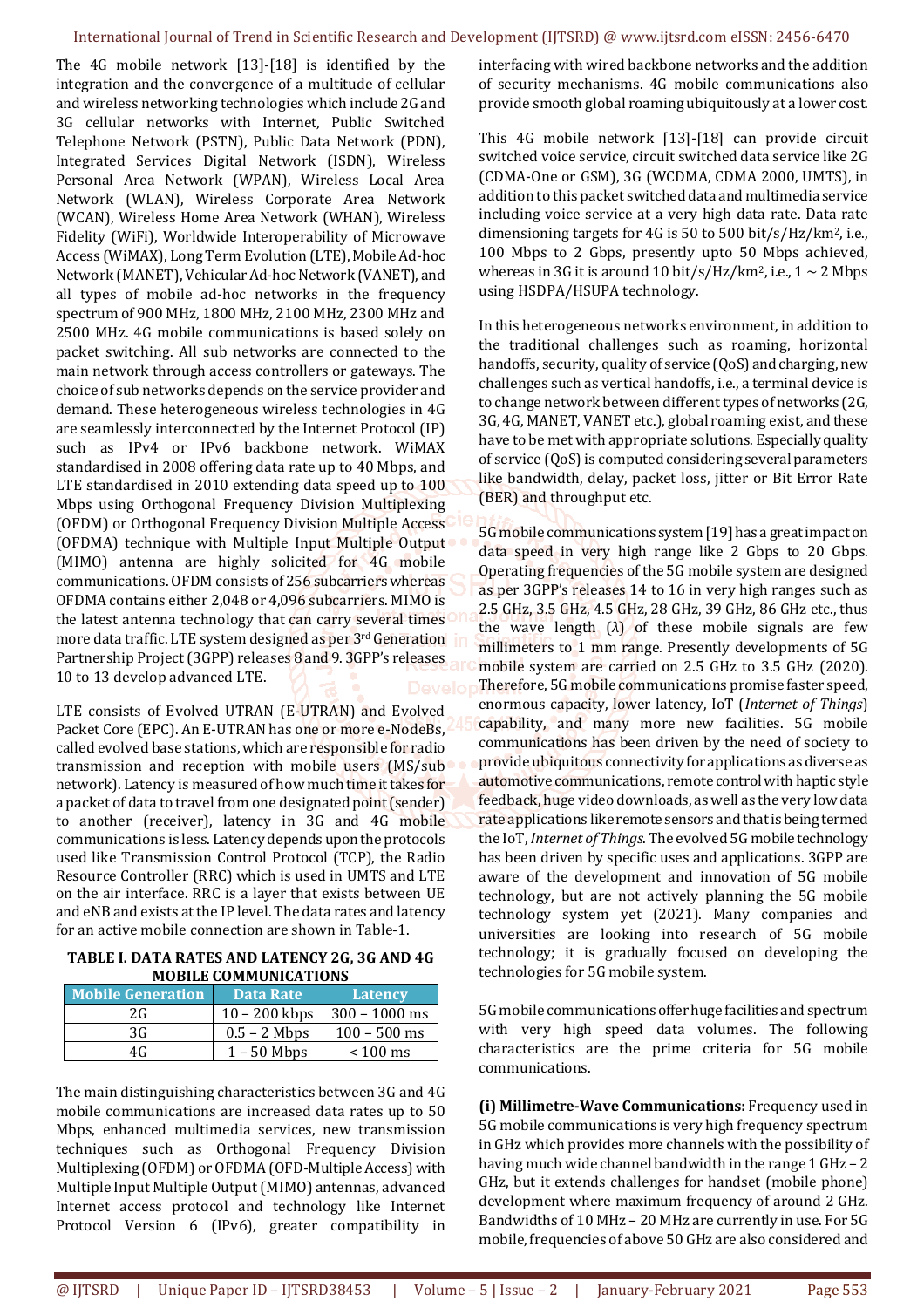#### International Journal of Trend in Scientific Research and Development (IJTSRD) @ www.ijtsrd.com eISSN: 2456-6470

this will present some real challenges in circuit design. Since the frequencies used in 5G mobile communications are in GHz range and they do not travel long distance because of absorbed almost completely by obstacles. Different countries are allocating different spectrum of 5G mobile. Since wavelengths of 5G mobile are very small range (millimeter waves), and network densification is required to provide the required data capability more use of small cells with low power transmitting base stations for physical obstructions.

**(ii) Waveforms:** New waveforms and modulation schemes are implied in 5G mobile communications. Although OFDM has been used very successfully in 4G LTE as well as a number of other high data rate systems, but it has some limitations in some circumstances. Other waveform formats may be used like Generalized Frequency Division Multiplexing (GFDM), Filter Bank Multi-Carrier (FBMC), and Universal Filtered Multi-Carrier (UFMC). There is no perfect waveform, and it is possible that OFDM in the form of OFDMA is used as this provides excellent overall performance.

**(iii) Multiple Access:** A variety of new access schemes are being investigated for 5G mobile technology. The techniques include OFDMA, SCMA, NOMA, PDMA, MUSA and IDMA. As mentioned these techniques it appears that the most popular format is OFDMA.

**(iv) Massive MIMO with Beamsteering:** Since MIMO is being used in many mobile communications from 4G LTE to Wi-Fi, etc., the numbers of antennas are fairly limited. Using microwave frequencies in GHz range (wavelength few millimeters) extends the possibility of using many tens of antennas in single equipment which includes different antenna sizes (small sizes for GHz frequencies) like Multi-User MIMO and spacing according to wavelength and obstacles. This will enable beams to be steered for providing enhanced performance.

**(v) Dense Networks:** Reducing the size of cells provides a much more overall effective use of the available spectrum. Techniques to ensure that small cells in the macro-network and deployed as femtocells (small low power base stations called wireless access points) can operate satisfactorily. There is a significant challenge in adding huge numbers of additional cells to a network.

5G mobile communications is coming enthusiastically within very short time, expected within 2020-2022. Thus 5G mobile will be able to encompass a huge number of various applications with different (very high to low) data speeds. Therefore, 5G mobile network ensures the optimum use of the available wide variety spectrum bands, whether it is licensed, shared or unlicensed.

#### **III. HEALTH EFFECTS AND ENVIRONMENTAL POLLUTION BY 4G, 5G AND HIGHER GENERATION MOBILE COMMUNICATIONS**

This super high frequency electromagnetic waves transmitted by 4G, 5G and higher generation mobile communications system (Mobile Exchange like BTS, BSC, MSC etc., Mobile Instrument or Phone) in MHz to GHz range radiating in different paths (multiple paths) by MIMO antennas have ailing (sick) effect on animals, birds and

human health including trees [20]. This high frequency electromagnetic (EM) waves gradually decrease human and animal's body immunity (resistance) and causes severe illness, even death. It is observed that the most of the small birds and insects pass away from the nature due to the high frequency intensified electromagnetic waves. If human body immunity and lungs activity are checked especially in city and suburban area people, then it will be clearer about the effect of high frequency electromagnetic wave signals from 4G and 5G mobile communications.

This is clearly explained by Max Planck and Albert Einstein's Modern Quantum Theory such as electromagnetic waves consist of photon particles and the energy (*E*) possessed by the waves or photon particles are calculated [21]-[22]. Photon is a massless and chargeless elementary particle having particle and wave properties both. If the energy of each photon is *E*;

Then, *E* = *hf* ........................(1)

where *h* is called Planck's Constant, *h* = 6.626 × 10−34 joule– second; *f* is the frequency of the electromagnetic waves.

If velocity of electromagnetic waves is *c* and *λ* be the wave length, we know,  $f \lambda = c$ , then  $f = c/\lambda$ ,

Therefore, *E* = *hf* = *hc*/*λ* .......................(2)

Velocity of electromagnetic waves, *c* is equal to the velocity of light, Hence, *c* = 2.9979 × 108 meters/second or 1,86,000 miles/second.

Therefore, it is seen that if frequency of the electromagnetic waves is high, it will possess more energy, and thus it will penetrate the atoms, i.e., living body with more energy or power. It is already proved by Albert Einstein in Photoelectric Effect (earned Nobel Prize in 1921 for this) that when high frequency electromagnetic waves consisting of photon particles fall any atoms (metallic or non-metallic), the photons will release electrons from the atoms, called photoelectrons, cause current generation or current flow through the circuit.

Therefore, the continuous exposure of high frequency electromagnetic waves to human and animal body by 4G and 5G mobile signals generate photoelectrons in the atoms or molecules of human and animal body causing current flow which effectively diminishes the body immunity, and hence several diseases will attack the body. This current is having very small value (few milliamperes), because matured human body has an internal resistance  $500 \sim 700$  ohms and dry skin resistance  $1000 \sim 1.00,000$  ohms. Generally the resistance of an animal body is more than that of human one. Moreover, electromagnetic waves are absorbed by water particles. Human and animal adult bodies content about 60% water, some amount of electromagnetic waves from 4G and 5G mobile communications are soaked up by the body's water particles, as a result the absorbed electromagnetic energy will increase the body temperature which evaporates the water particles at a faster rate; Hence water − electrolyte imbalance produces headache, fatigue and dehydration etc. Therefore, the continuous exposure in electromagnetic waves of 4G and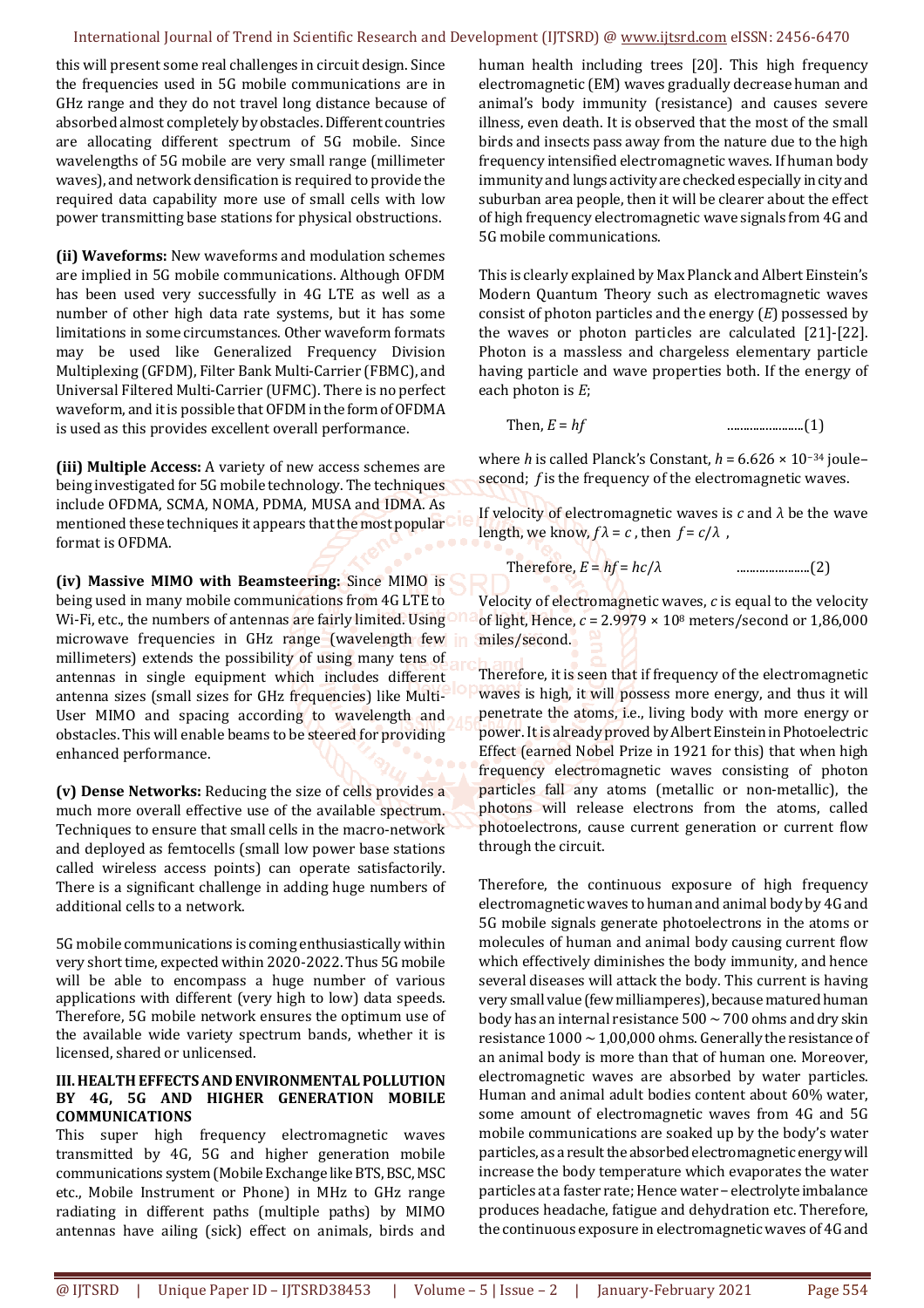5G mobile communications causes damage to heart, lungs, kidney, brain and all other organs of the human and animal body, turning to less immunity as a whole.

It is already observed that those persons, working in high frequency electromagnetic waves zone like mobile exchange (MSC, BSC, BTS etc.), satellite earth station, radar system etc., are suffering from respiratory problems like bronchitis, asthma, pneumonia, tuberculosis etc. frequently, and they are prone to attack by the other severe diseases like diabetics, heart problem, blood pressure, kidney problem, cancer etc. This is happening because of the high frequency electromagnetic waves diminishing their immunity power completely.

The first outspread of Coronavirus (Covid-19) happened in Wuhan city, China in December 2019, where huge numbers of people died due to severe acute respiratory syndrome (SARS), and thereafter it spreads to all over the world by human carriers as the greatest pandemic in 21<sup>st</sup> century. It may be due to vigorous testing of 5G and 6G mobile networks in Wuhan city (Hi-tech industrial area), China by high frequency electromagnetic waves in GHz range. This should be well investigated what the environmental pollutions are created by the continuous exposure of high frequency electromagnetic waves radiation in MHz to GHz range. Therefore, a trade off must be maintained for use of the range of frequency (electromagnetic spectrum) in GHz, the number of antennas in MIMO system, the number of trans-receivers (BTSs) in a locality and the data speed.

Presently it is observed that Coronavirus (Covid-19) [RNA type] is mainly attacking human respiratory organ like alveoli in lungs and malfunctioning the working of lungs, i.e., exhaust carbon di-oxide  $(CO_2)$  from blood and absorption of atmospheric oxygen  $(0<sub>2</sub>)$  to blood with water evaporation; as a result severe breathing trouble or asthmatic condition with cough and fever like pneumonia appears, it will continue to the patient till either automatic vaccine of the Coronavirus (Covid-19) disease is produced within the human body (patient) by the immune system or supply antibody (vaccine) from outside which kills or destroys the Coronavirus (Covid-19). Therefore, our precaution from Coronavirus (Covid-19) and other diseases is to minimize the exposure of electromagnetic waves from 4G, 5G and higher generation mobile communications system. This can be done by restricting the number of Mobile Exchange Systems (hence mobile SIMs), and the use of mobile phones by keeping switch off condition maximum time in a day and switch on condition call or message duration time only (communications have to be made by the help of email, sms, whatsapp, missed call etc.); so that human and animal body's immunity boosts up and safe guards from all diseases.

# **IV. CONCLUSION**

Different existing mobile communication systems from first generation (1G) to fifth generation (5G) are elaborately described, and all are also compared. Presently mobile communications system is stepped to fifth generation (5G) for achieving high speed data communications which is urgently required for Internet, e-mail, e-business, eeducation, multimedia, video conferencing, and so on. Generally, data communications speed in 2G mobile systems such as GSM and CDMA is very low up to 14.4 kbps, it is little

bit improved in 2.5G mobile communications system like GPRS up to 56 kbps arranging separate packet switching circuit for data communications, and lastly affordable solution has reached in 3G mobile communications such as UMTS, WCDMA and CDMA 2000 systems extending data rate from 384 kbps to  $1 \sim 2$  Mbps. 4G mobile communications is an emerging technology and it is highly demanded in the society due to higher impact on data communications speed from 3 Mbps to 2 Gbps (presently  $50 \sim 60$  Mbps in 2021) in ubiquitous nature. 5G mobile communications is yet to come with very high data speed (> 2 Gbps) and global features, but the main drawback of 4G and 5G mobile communications is that it has a great bad impact on human and animal health system; it degrades continuously health immunity system. It has to be carefully studied in practically by the help of case history of several patients how high frequency electromagnetic waves cause ill effects such as Coronovairus (Covid-19) and other harmful diseases.

### **REFERENCES**

- [1] T. S. Rappaport, Wireless Communication: Principles and Practice, Pearson Education Ltd., Second Edition, 2010.
- [2] G. I. Stuber, Principle of Mobile Communication, Kluwer Academic, Norwell, USA, Second Edition, 2001.
- [3] P. K. Bhattacharjee, "A New Era in Mobile Communications− GSM and CDMA," National Conference on Wireless and Optical Communications (WOC-2007), Punjab Engineering College (D.U.), India, pp. 118-126, December 13-14, 2007.

[4] X. Wang and H. V. Poor, Wireless Communication **Ch and Systems: Advanced Techniques for Signal Reception,** Pearson Education, 2004.

- [5] P. K. Bhattacharjee, "Hybrid GSM and CDMA Mobile Communication Systems Enhancing Channel Capacity," National Conference on Wireless and Optical Communications (WOC-2008), Punjab Engineering College (D.U.), Chandigarh, India, pp. 1-8, Dec., 2008.
- [6] W. Stallings, Data and Computer Communications, Prentice-Hall, Ninth Edition, 2011.
- [7] Sanjay Sharma, Wireless & Cellular Communications, S. K. Kataria & Sons, New Delhi, First Edition, 2009.
- [8] A. S. Tanenbaum, Computer Networks, Prentice Hall Inc., 2010.
- [9] A. Furuskar, S. Mazur, F. Muller, and H. Olofsson, "EDGE: Enhanced Data Rates for GSM and TDMA/136 Evolution," IEEE Personal Communications, vol. 6, no. 3, pp. 56-66, 1999.
- [10] W. C. Y. Lee, Wireless and Cellular Communications, McGraw-Hill Companies Inc., Third Edition, 2006.
- [11] N. Houssos, V. Gazis, S. Panagiotakis, S. Gessler, A. Schuelke, and S. Quesnel, "Value Added Service Management in 3G Networks," Proceedings of Eighth IEEE/IFIP Network Operations and Management Symposium (NOMS-2002), Italy, pp. 529-544, 2002.
- [12] M. C. Chuah and Q. Zhang, Design and Performance of 3G Wireless Networks and Wireless LANs, Springer, New York, USA, 2006.